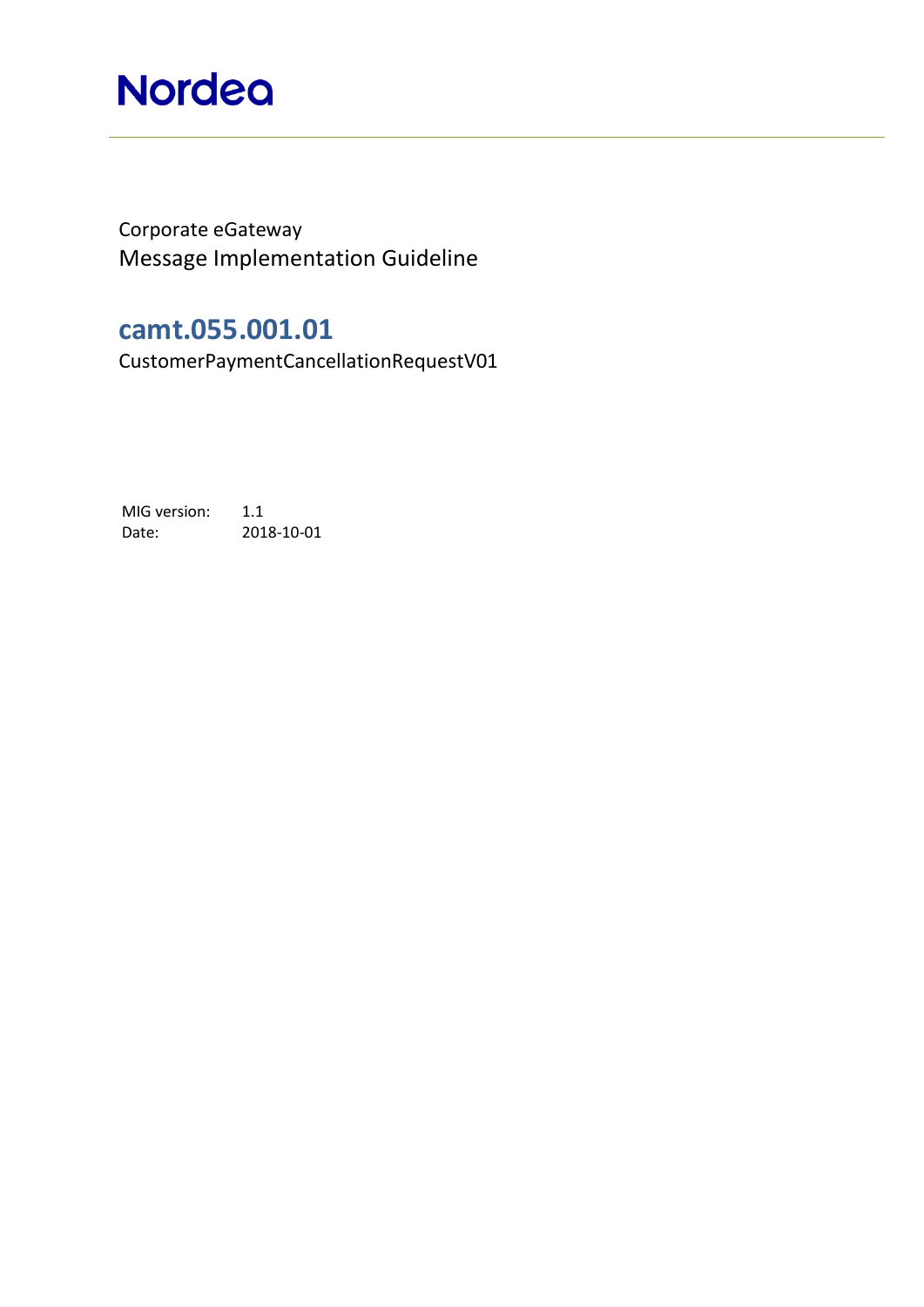

### **Table of Contents**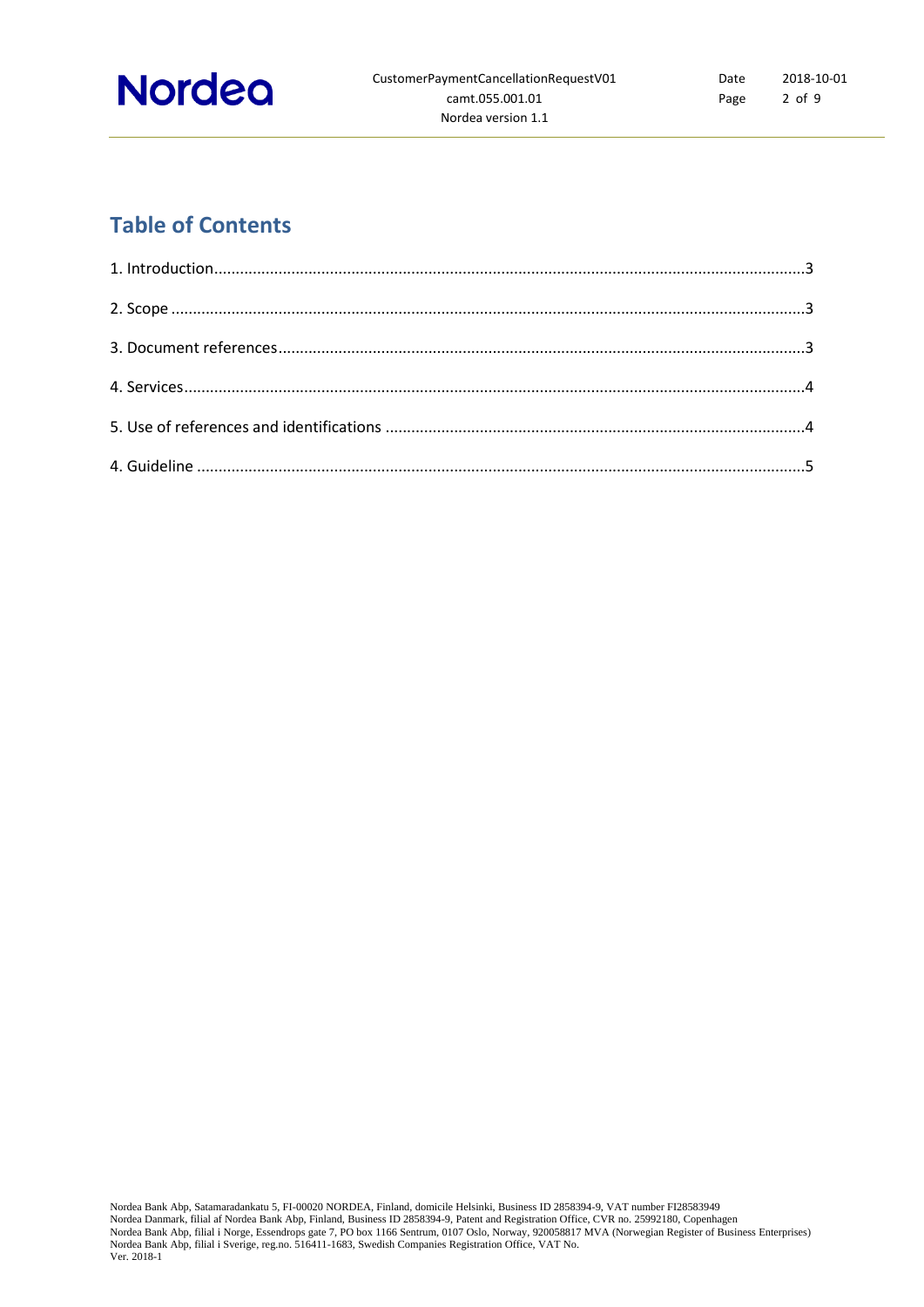

### <span id="page-2-0"></span>**1. Introduction**

The purpose of this documentation is to define how information in payment Messages should be structured for the exchange between the Message sender and Nordea.

The terms and definitions used in this document are defined in a separate document, "Glossary for Corporate eGateway", which can be found on the Nordea Group's homepage: [www.nordea.com/eGateway.](http://www.nordea.com/eGateway)

This Message Implementation Guide complies with the international definitions for content and use of an ISO20022 camt.055.001.01 Customer Payment Cancellation Request.

The files sent to Nordea must be in UTF-8 format, using only the characters included in ISO-8859-1.

This MIG does not include any technical issues such as security, retransmissions, or duplicates.

For more information about Direct debit services, please read the document "Functional specification for Nordea Direct Debits (NDD)".

For further information on ISO 20022 definitions on camt.055.001.01 can be found from [ISO20022](http://www.iso20022.org/payments_messages.page) homepage from document "EnI\_Maintenance\_2009.pdf", under the headline "Second version of the Exceptions & Investigations messages".

### <span id="page-2-1"></span>**2. Scope**

<span id="page-2-2"></span>The Customer Payment Cancellation Request message is sent by a case creator/case assigner to a case assignee. This message is used to request the cancellation of an original direct debit instruction.

### **3. Document references**

This chapter contains references to documents relevant for this MIG:

1. ISO 20022, Payments – Maintenance 2009, Approved by the Payments SEG on 30 March 2009, Message Definition Report, Edition September 2009, camt.055.001.01, CustomerPaymentCancellationRequestV01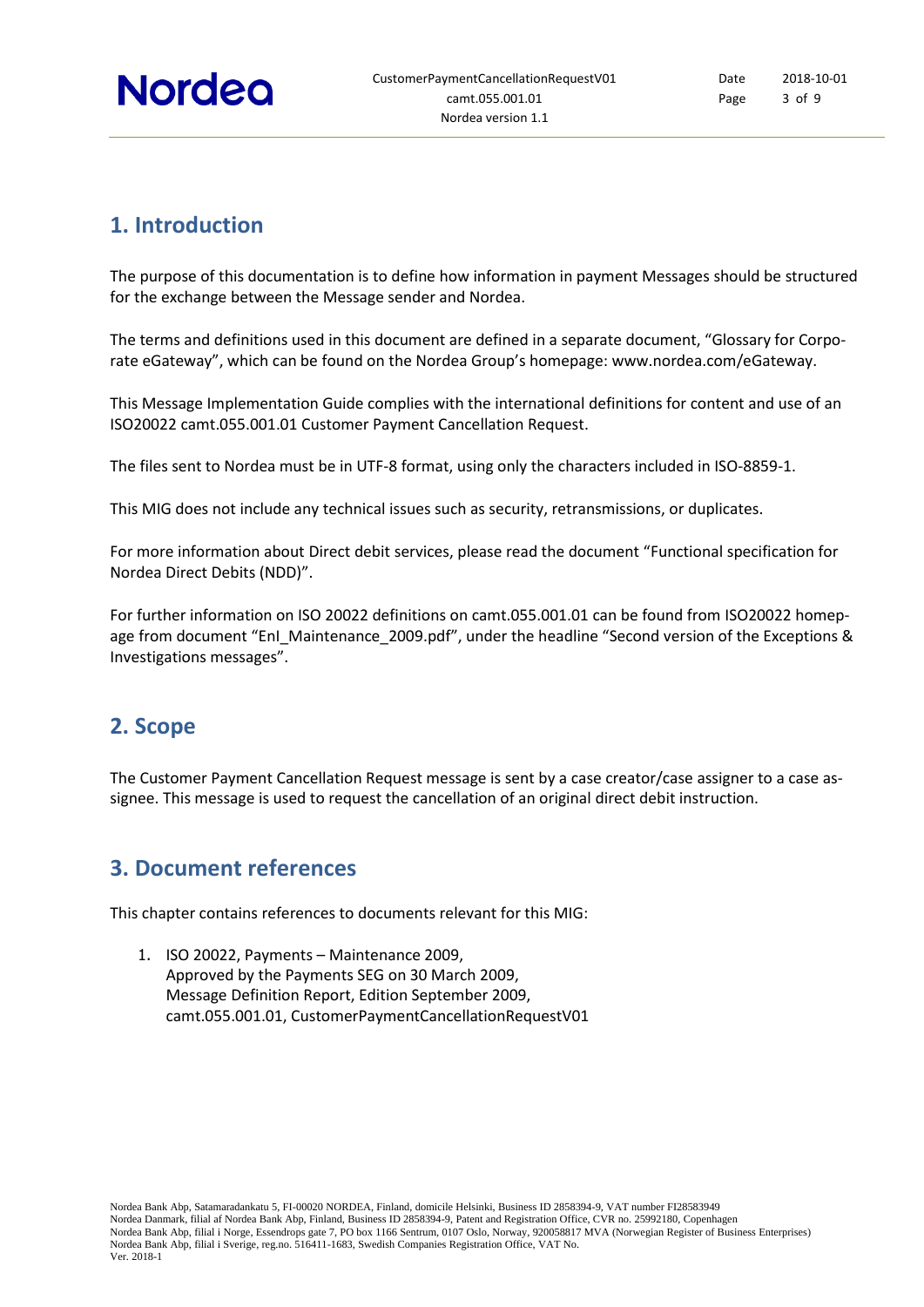# **Nordea**

### <span id="page-3-0"></span>**4. Services**

Services for which this MIG is applicable

- **1. Denmark**
	- Betalingsservice (BS)
	- LeverandørService (LS)
- **2. Norway**
	- Avtalegiro Norway
- **3. Sweden**
	- Autogiro through Bankgiro

### <span id="page-3-1"></span>**5. Use of references and identifications**

| Reference type                                                                                                                      | <b>ISO index</b> | <b>Description</b>                                              |
|-------------------------------------------------------------------------------------------------------------------------------------|------------------|-----------------------------------------------------------------|
| <assgnmt><ld></ld></assgnmt>                                                                                                        | 1.1              | Assignment Identification - Unique identification of the        |
|                                                                                                                                     |                  | camt.055 message. Will be returned in pain.002 (2.1) mes-       |
|                                                                                                                                     |                  | sage and camt.029 (4.35) message from Nordea. Used by           |
|                                                                                                                                     |                  | Nordea for duplicate control.                                   |
| <pmtcxlid></pmtcxlid>                                                                                                               | 4.22             | Payment Cancellation Identification - Unique identification of  |
|                                                                                                                                     |                  | the cancellation transaction. Used by Nordea for duplicate      |
|                                                                                                                                     |                  | control.                                                        |
| <orgnlpmtinfld></orgnlpmtinfld>                                                                                                     | 4.29             | Original Payment Information Identification – required by the   |
|                                                                                                                                     |                  | schema. Not used by Nordea.                                     |
| <orgnllnstrid></orgnllnstrid>                                                                                                       | 4.51             | Original Instruction Identification - Customers reference to    |
|                                                                                                                                     |                  | the direct debit transaction to be cancelled is required.       |
| <orgnlendtoendid></orgnlendtoendid>                                                                                                 | 4.52             | Original End to End identification - Not required, except if in |
|                                                                                                                                     |                  | the original direct debit Instruction Identification was not    |
|                                                                                                                                     |                  | given and only End to End identification was given.             |
| <mndtrltdinf><mnd-< td=""><td>6.1.248</td><td>Used only for Betalningsservice in Denmark. Identifies the</td></mnd-<></mndtrltdinf> | 6.1.248          | Used only for Betalningsservice in Denmark. Identifies the      |
| $t$ ld>                                                                                                                             |                  | agreement between Creditor and Debtor. The agreement            |
|                                                                                                                                     |                  | number is mandatory and 9 positions long and must be nu-        |
|                                                                                                                                     |                  | meric.                                                          |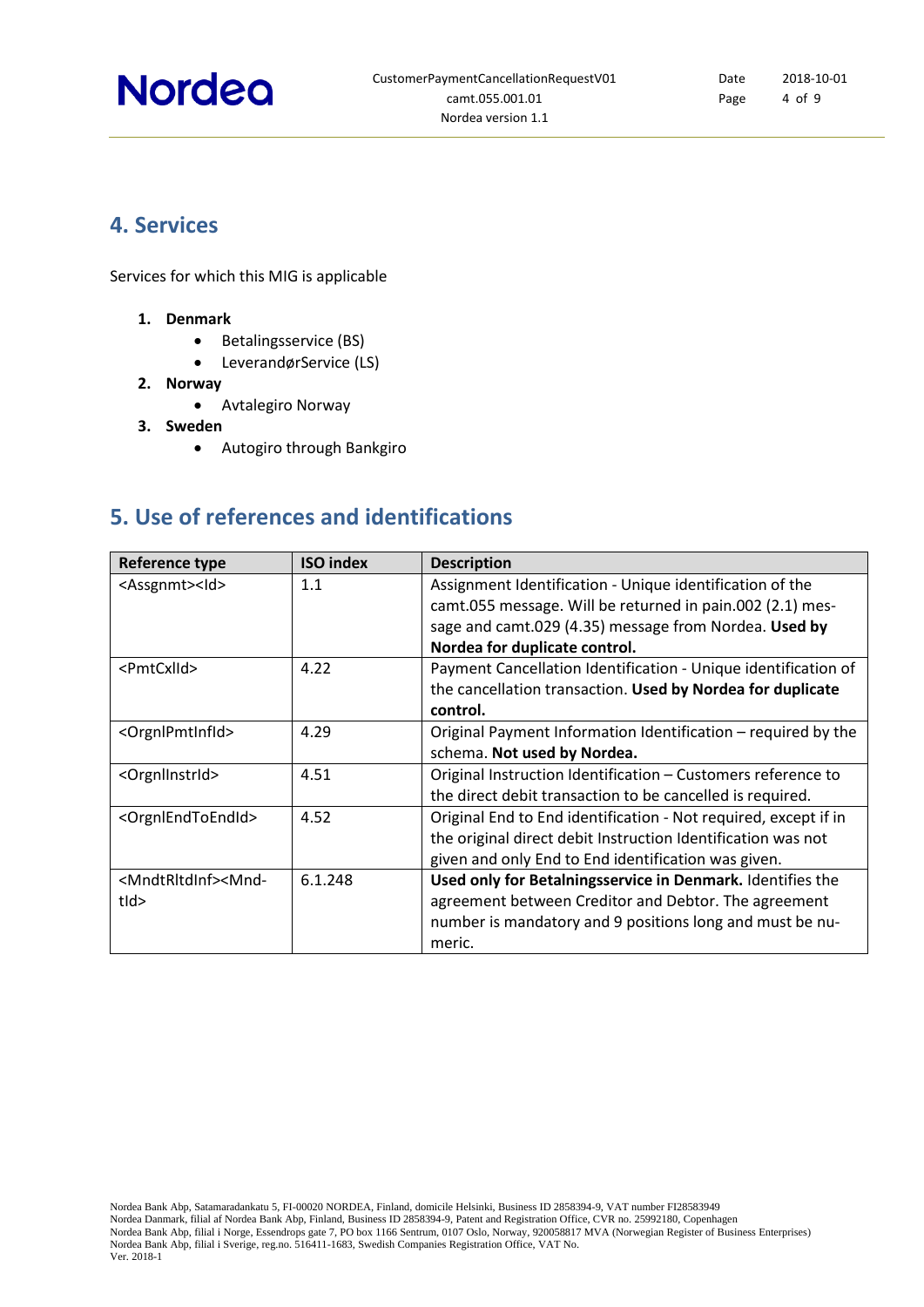#### Date Page 2018-10- 01 5 of 9

### **6. Guideline**

<span id="page-4-0"></span>

| <b>ISO</b><br><b>Index</b> |                | camt.055.001.01<br>CustomerPaymentCancellationRequestV01 |                                   |                   |                                                   |                                                                                                                                                                          |
|----------------------------|----------------|----------------------------------------------------------|-----------------------------------|-------------------|---------------------------------------------------|--------------------------------------------------------------------------------------------------------------------------------------------------------------------------|
| No.                        | <b>Or</b>      | <b>Message Item</b>                                      | <b>Tag Name</b>                   | Mult.             | <b>Type</b>                                       | <b>Nordea comment</b>                                                                                                                                                    |
|                            |                | <b>Customer Payment Cancellation Request V01</b>         | <cstmrpmtcxlreq></cstmrpmtcxlreq> | $[11]$            | CustomerPaymentCancellationRe-<br>questV01        |                                                                                                                                                                          |
| 1.0                        |                | Assignment                                               | <assgnmt></assgnmt>               | [11]              | CaseAssignment2                                   |                                                                                                                                                                          |
| 1.1                        |                | Identification                                           | $<$ Id>                           | $[11]$            | Max35Text                                         | Required. This Id will be stored for 90 days<br>and will be used for duplicate control. Will be<br>returned in status report and resolution of<br>investigation message. |
| 1.2                        |                | Assigner                                                 | <assgnr></assgnr>                 | $[11]$            | Party7Choice                                      | Sender of the cancellation request                                                                                                                                       |
| 1.3                        | $\overline{6}$ | Party                                                    | $<$ Pty $>$                       | [11]              | PartyIdentification32                             |                                                                                                                                                                          |
| 5.1.0                      |                | Name                                                     | $<$ Nm $>$                        | $[01]$            | Max140Text                                        | This must include the name of the customer<br>holding the Corporate eGateway agreement<br>with the bank                                                                  |
| 5.1.1                      |                | <b>Postal Address</b>                                    | <pstladr></pstladr>               | [01]              | PostalAddress6                                    | Not used                                                                                                                                                                 |
| 5.1.12                     |                | Identification                                           | $<$ Id $>$                        | $[01]$            | Party6Choice                                      |                                                                                                                                                                          |
| 5.1.13                     | ${or}$         | Organisation Identification                              | $\overline{\text{C}$ < OrgId $>$  | [11]              | OrganisationIdentification4                       |                                                                                                                                                                          |
| 5.1.14                     |                | <b>BICOr BEI</b>                                         | <bicorbei></bicorbei>             | $[01]$            | AnyBICIdentifier                                  | Presently not used                                                                                                                                                       |
| 5.1.15                     |                | Other                                                    | $<$ Othr $>$                      | [0n]              | GenericOrganisationIdentification1                |                                                                                                                                                                          |
| 5.1.16                     |                | Identification                                           | $<$ Id $>$                        | $[11]$            | Max35Text                                         | Required by Nordea.<br>The agreement Identification that is agreed<br>with Nordea.                                                                                       |
| 5.1.17                     |                | Scheme Name                                              | <schmenm></schmenm>               | $\overline{[01]}$ | OrganisationIdentifica-<br>tionSchemeName1Choice  | Required by Nordea.                                                                                                                                                      |
| 5.1.18                     | ${Or}$         | Code                                                     | $<$ Cd $>$                        | $[11]$            | ExternalOrganisationIdentification1Code           | <b>Allowed codes:</b><br><b>CUST CustomerNumber</b>                                                                                                                      |
| 5.1.19                     | $Or\}$         | Proprietary                                              | <prtry></prtry>                   | $[11]$            | Max35Text                                         |                                                                                                                                                                          |
| 5.1.20                     |                | Issuer                                                   | $<$ Issr $>$                      | $[01]$            | Max35Text                                         |                                                                                                                                                                          |
| 1.5                        |                | Assignee                                                 | <assgne></assgne>                 | [11]              | Party7Choice                                      | Receiver of the cancellation request. Re-<br>quired by ISO.                                                                                                              |
| 1.6                        | ${or}$         | Party                                                    | $<$ Pty $>$                       | [11]              | PartyIdentification32                             |                                                                                                                                                                          |
| 1.7                        | $Or\}$         | Agent                                                    | $<$ Agt $>$                       | $[11]$            | BranchAndFinancialInstitutionIdentifica-<br>tion4 |                                                                                                                                                                          |
| 2.1.0                      |                | Financial Institution Identification                     | <fininstnid></fininstnid>         | [11]              | FinancialInstitutionIdentification7               |                                                                                                                                                                          |
| 2.1.1                      |                | <b>BIC</b>                                               | $<$ BIC $>$                       | $[01]$            | <b>BICIdentifier</b>                              | Not processed in Nordea, recommended to<br>use value NDEASESS for all cancellations.                                                                                     |
| 1.8                        |                | Creation Date Time                                       | <credttm></credttm>               | [11]              | <b>ISODateTime</b>                                | Date and time at which the message was<br>created.                                                                                                                       |

Nordea Bank Abp, Satamaradankatu 5, FI-00020 NORDEA, Finland, domicile Helsinki, Business ID 2858394-9, VAT number FI28583949

Nordea Danmark, filial af Nordea Bank Abp, Finland, Business ID 2858394-9, Patent and Registration Office, CVR no. 25992180, Copenhagen

Nordea Bank Abp, filial i Norge, Essendrops gate 7, PO box 1166 Sentrum, 0107 Oslo, Norway, 920058817 MVA (Norwegian Register of Business Enterprises)

Nordea Bank Abp, filial i Sverige, reg.no. 516411-1683, Swedish Companies Registration Office, VAT No.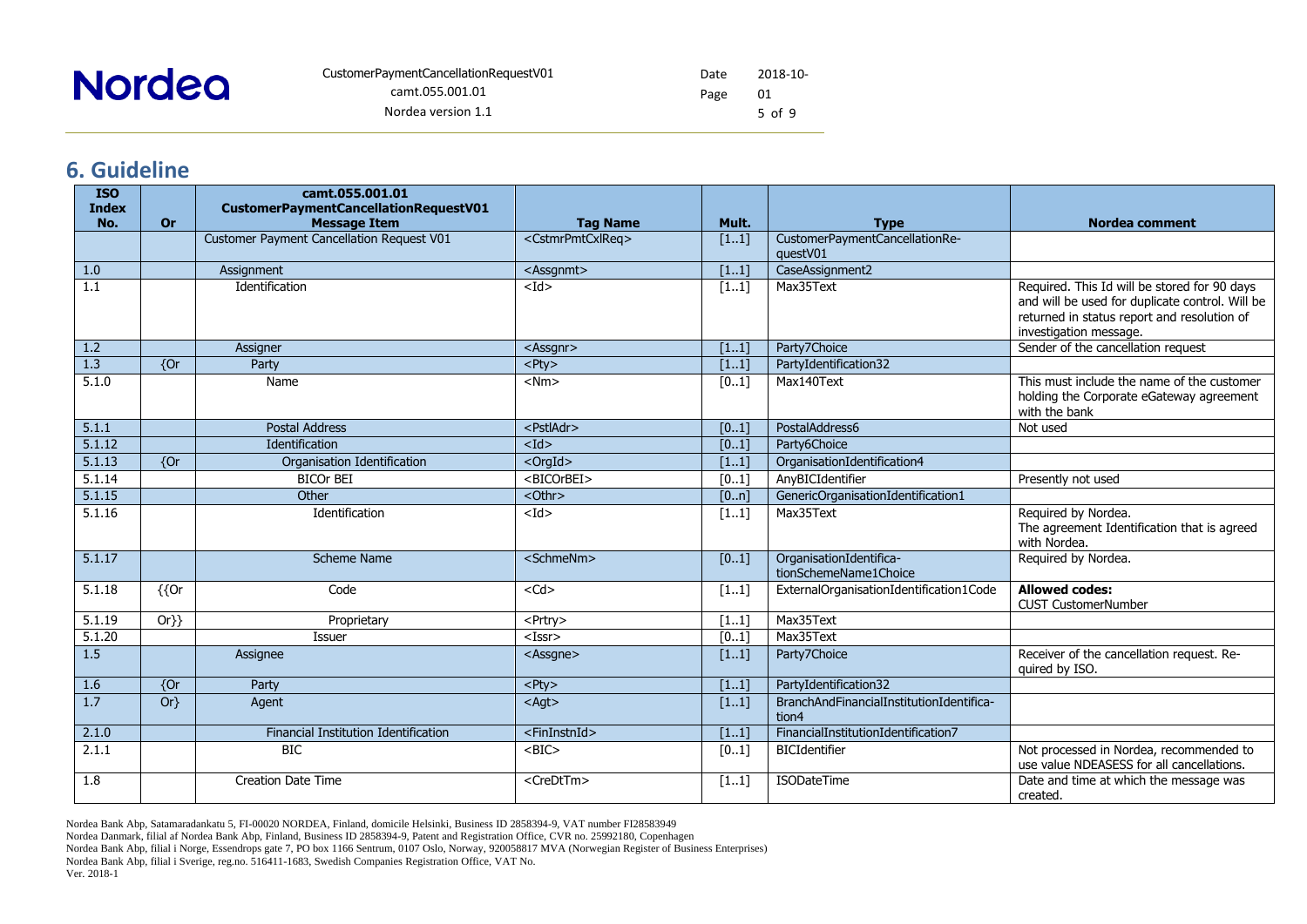Date Page 2018-10- 01 6 of 9

| <b>ISO</b>       |           | camt.055.001.01                               |                                         |        |                                 |                                                                                                                                                                                                                                                                                                                                                                                                                                                                                                                       |
|------------------|-----------|-----------------------------------------------|-----------------------------------------|--------|---------------------------------|-----------------------------------------------------------------------------------------------------------------------------------------------------------------------------------------------------------------------------------------------------------------------------------------------------------------------------------------------------------------------------------------------------------------------------------------------------------------------------------------------------------------------|
| <b>Index</b>     |           | CustomerPaymentCancellationRequestV01         |                                         |        |                                 |                                                                                                                                                                                                                                                                                                                                                                                                                                                                                                                       |
| No.              | <b>Or</b> | <b>Message Item</b>                           | <b>Tag Name</b>                         | Mult.  | <b>Type</b>                     | <b>Nordea comment</b>                                                                                                                                                                                                                                                                                                                                                                                                                                                                                                 |
| 2.0              |           | Case                                          | <case></case>                           | [01]   | Case <sub>2</sub>               | Not used                                                                                                                                                                                                                                                                                                                                                                                                                                                                                                              |
| 2.1              |           | Identification                                | $<$ Id $>$                              | [11]   | Max35Text                       |                                                                                                                                                                                                                                                                                                                                                                                                                                                                                                                       |
| 3.0              |           | <b>Control Data</b>                           | <ctrldata></ctrldata>                   | [01]   | ControlData1                    |                                                                                                                                                                                                                                                                                                                                                                                                                                                                                                                       |
| $\overline{3.1}$ |           | Number Of Transactions                        | <nboftxs></nboftxs>                     | [11]   | Max15NumericText                | If given must match with the number of<br>Transaction Information under all Original<br>Payment Information and Cancellation                                                                                                                                                                                                                                                                                                                                                                                          |
| 4.0              |           | Underlying                                    | <undrlyg></undrlyg>                     | [1n]   | UnderlyingTransaction1          |                                                                                                                                                                                                                                                                                                                                                                                                                                                                                                                       |
| 4.1              |           | Original Group Information And Cancellation   | <orgnlgrpinfandcxl></orgnlgrpinfandcxl> | [01]   | OriginalGroupInformation23      | Not used                                                                                                                                                                                                                                                                                                                                                                                                                                                                                                              |
| 4.21             |           | Original Payment Information And Cancellation | <orgnlpmtinfandcxl></orgnlpmtinfandcxl> | [1n]   | OriginalPaymentInformation4     | Required to indicate the collection(s) to be<br>cancelled. Rules for the message:<br>1. One message can contain several Original<br>Payment Information And Cancellation<br>blocks. The blocks must have the same cur-<br>rency.<br>2. Transactions to be cancelled in <txinf><br/>under one Original Payment Information And<br/>Cancellation block can only be collections<br/>from the same creditor and service, i.e.<br/>Creditor information, Local Instrument and<br/>Creditor Agent must be the same.</txinf> |
| 4.22             |           | Payment Cancellation Identification           | <pmtcxlid></pmtcxlid>                   | $[01]$ | Max35Text                       | Unique identification for the credit side of<br>the cancellation transaction is required                                                                                                                                                                                                                                                                                                                                                                                                                              |
| 4.23             |           | Case                                          | <case></case>                           | $[01]$ | Case2                           | Not used                                                                                                                                                                                                                                                                                                                                                                                                                                                                                                              |
| 4.29             |           | Original Payment Information Identification   | <orgnlpmtinfid></orgnlpmtinfid>         | $[11]$ | Max35Text                       | Original direct debit credit side reference,<br>will not be processed                                                                                                                                                                                                                                                                                                                                                                                                                                                 |
| 4.30             |           | <b>Original Group Information</b>             | <orgnlgrpinf></orgnlgrpinf>             | [01]   | OriginalGroupInformation3       | Not used                                                                                                                                                                                                                                                                                                                                                                                                                                                                                                              |
| 4.43             |           | <b>Transaction Information</b>                | $<$ TxInf $>$                           | [0n]   | PaymentTransactionInformation30 |                                                                                                                                                                                                                                                                                                                                                                                                                                                                                                                       |
| 4.44             |           | Cancellation Identification                   | $<$ CxlId $>$                           | [01]   | Max35Text                       | Not used                                                                                                                                                                                                                                                                                                                                                                                                                                                                                                              |
| 4.45             |           | Case                                          | $<$ Case $>$                            | [01]   | Case <sub>2</sub>               | Not used                                                                                                                                                                                                                                                                                                                                                                                                                                                                                                              |
| 4.46             |           | Identification                                | $<$ Id $>$                              | $[11]$ | Max35Text                       |                                                                                                                                                                                                                                                                                                                                                                                                                                                                                                                       |
| 4.51             |           | Original Instruction Identification           | <orgnlinstrid></orgnlinstrid>           | [01]   | Max35Text                       | Original Customer reference required                                                                                                                                                                                                                                                                                                                                                                                                                                                                                  |
| 4.52             |           | Original End To End Identification            | <orgnlendtoendid></orgnlendtoendid>     | [01]   | Max35Text                       | Original End to End identification not re-<br>quired, except if in the original direct debit<br>Instruction Identification was not given and<br>only End to End identification was given.                                                                                                                                                                                                                                                                                                                             |
| 4.54             |           | Original Requested Execution Date             | <oranlreadexctndt></oranlreadexctndt>   | [01]   | <b>ISODate</b>                  |                                                                                                                                                                                                                                                                                                                                                                                                                                                                                                                       |

- Nordea Bank Abp, filial i Sverige, reg.no. 516411-1683, Swedish Companies Registration Office, VAT No.
- Ver. 2018-1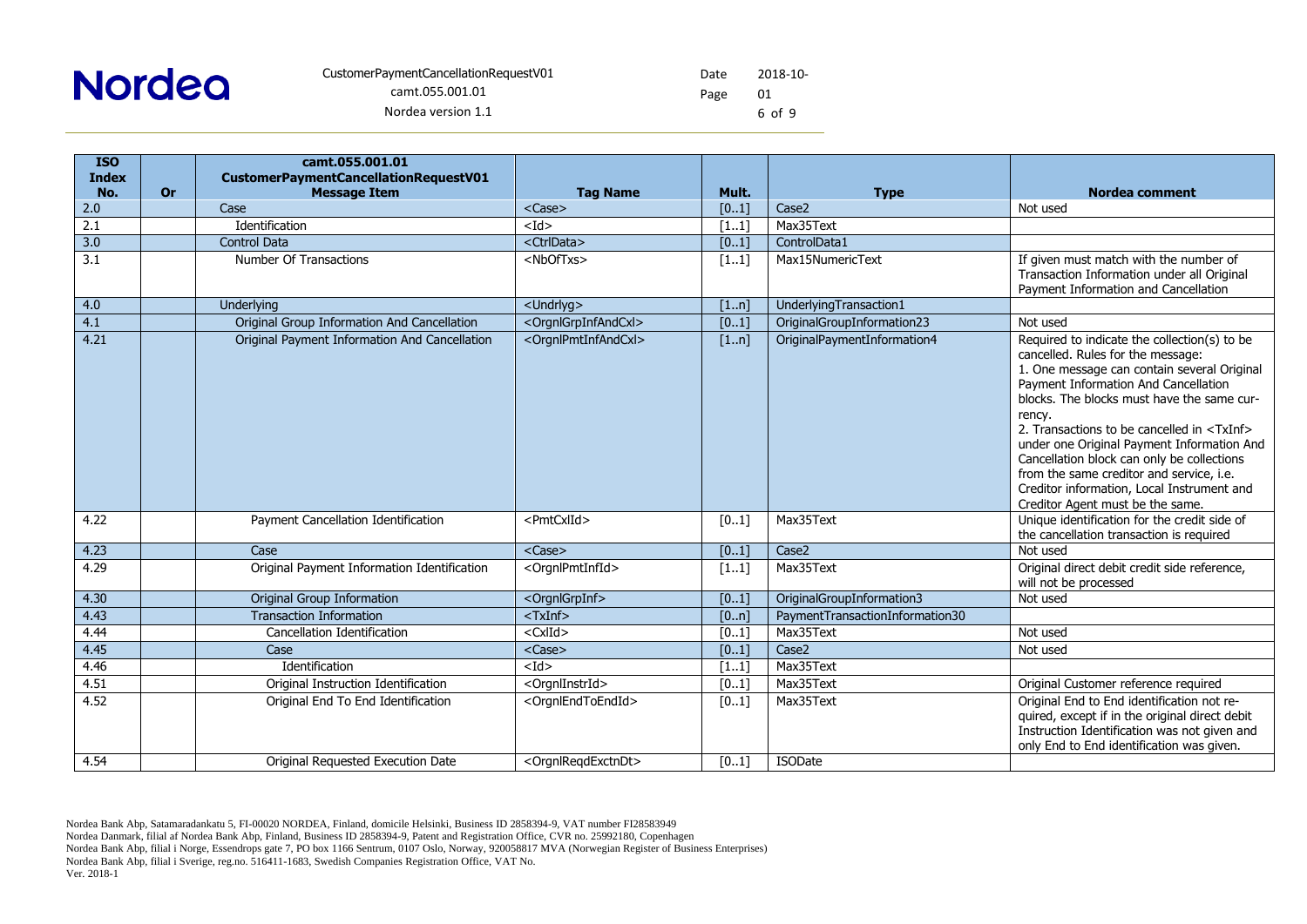

Date Page 2018-10- 01 7 of 9

| <b>ISO</b><br><b>Index</b> |                     | camt.055.001.01<br>CustomerPaymentCancellationRequestV01 |                                         |                   |                                                  |                                                                                                                                                                                                                     |
|----------------------------|---------------------|----------------------------------------------------------|-----------------------------------------|-------------------|--------------------------------------------------|---------------------------------------------------------------------------------------------------------------------------------------------------------------------------------------------------------------------|
| No.                        | <b>Or</b>           | <b>Message Item</b>                                      | <b>Tag Name</b>                         | Mult.             | <b>Type</b>                                      | <b>Nordea comment</b>                                                                                                                                                                                               |
| 4.55                       |                     | Original Requested Collection Date                       | <orgnlreqdcolltndt></orgnlreqdcolltndt> | [01]              | <b>ISODate</b>                                   | Original requested collection date can be<br>given, but the cancellation will be executed<br>when received by Nordea within cut-off<br>times or the following banking day                                           |
| 4.56                       |                     | Cancellation Reason Information                          | <cxlrsninf></cxlrsninf>                 | [0n]              | CancellationReasonInformation3                   | Cancellation reason not required                                                                                                                                                                                    |
| 4.58                       |                     | Reason                                                   | $<$ Rsn $>$                             | $[01]$            | CancellationReason2Choice                        |                                                                                                                                                                                                                     |
| 4.59                       | $\overline{\{Or}$   | Code                                                     | $<$ Cd $>$                              | $[11]$            | CancellationReason4Code                          | <b>Allowed codes:</b><br><b>AGNT IncorrectAgent</b><br><b>CURR IncorrectCurrency</b><br><b>CUST RequestedByCustomer</b><br>CUTA CancelUponUnableToApply<br><b>DUPL DuplicatePayment</b><br><b>UPAY UnduePayment</b> |
| 4.60                       | $Or\}$              | Proprietary                                              | <prtry></prtry>                         | $[11]$            | Max35Text                                        | Not used                                                                                                                                                                                                            |
| 4.61                       |                     | <b>Additional Information</b>                            | <addtlinf></addtlinf>                   | [0n]              | Max105Text                                       |                                                                                                                                                                                                                     |
| 4.62                       |                     | <b>Original Transaction Reference</b>                    | <orgnltxref></orgnltxref>               | $\overline{[01]}$ | OriginalTransactionReference13                   |                                                                                                                                                                                                                     |
| 6.1.1                      |                     | Amount                                                   | $<$ Amt $>$                             | [01]              | AmountType3Choice                                |                                                                                                                                                                                                                     |
| 6.1.2                      | {Or                 | <b>Instructed Amount</b>                                 | <instdamt></instdamt>                   | $[11]$            | ActiveOrHistoricCurrencyAndAmount                | The amount of the direct debit to be can-<br>celled required                                                                                                                                                        |
| 6.1.9                      |                     | Creditor Scheme Identification                           | <cdtrschmeid></cdtrschmeid>             | $[01]$            | PartyIdentification32                            | Is used only for Denmark to identify the<br>creditor (BS and LS). Note! Must be the<br>same for all transactions under one Original<br>Payment Information And Cancellation.                                        |
| 6.1.10                     |                     | Name                                                     | $<$ Nm $>$                              | [01]              | Max140Text                                       |                                                                                                                                                                                                                     |
| 6.1.22                     |                     | Identification                                           | $<$ Id $>$                              | [01]              | Party6Choice                                     |                                                                                                                                                                                                                     |
| 6.1.23                     | $\overline{6}$      | Organisation Identification                              | $<$ OrgId $>$                           | [11]              | OrganisationIdentification4                      |                                                                                                                                                                                                                     |
| 6.1.25                     |                     | Other                                                    | <othr></othr>                           | [0n]              | GenericOrganisationIdentification1               |                                                                                                                                                                                                                     |
| 6.1.26                     |                     | Identification                                           | $<$ Id $>$                              | [11]              | Max35Text                                        | Required in DK<br>DK - Creditor ID                                                                                                                                                                                  |
| 6.1.27                     |                     | Scheme Name                                              | <schmenm></schmenm>                     | $[01]$            | OrganisationIdentifica-<br>tionSchemeName1Choice |                                                                                                                                                                                                                     |
| 6.1.28                     | $\overline{\{0r\}}$ | Code                                                     | $<$ Cd $>$                              | $[11]$            | ExternalOrganisationIdentification1Code          | Not used                                                                                                                                                                                                            |
| 6.1.29                     | $Or\}$              | Proprietary                                              | <prtry></prtry>                         | [11]              | Max35Text                                        | <b>Allowed codes:</b><br>CreditorNo<br>Creditor Identifier in LS<br><b>BSno</b><br>Creditor Identifier in BS                                                                                                        |
| 6.1.233                    |                     | Payment Type Information                                 | <pmttpinf></pmttpinf>                   | $[01]$            | PaymentTypeInformation22                         |                                                                                                                                                                                                                     |
| $6.\overline{1.234}$       |                     | <b>Instruction Priority</b>                              | <instrprty></instrprty>                 | $[01]$            | Priority2Code                                    | Not used                                                                                                                                                                                                            |
| 6.1.235                    |                     | <b>Clearing Channel</b>                                  | <clrchanl></clrchanl>                   | [01]              | ClearingChannel2Code                             | Not used                                                                                                                                                                                                            |

Nordea Bank Abp, Satamaradankatu 5, FI-00020 NORDEA, Finland, domicile Helsinki, Business ID 2858394-9, VAT number FI28583949

Nordea Danmark, filial af Nordea Bank Abp, Finland, Business ID 2858394-9, Patent and Registration Office, CVR no. 25992180, Copenhagen

Nordea Bank Abp, filial i Norge, Essendrops gate 7, PO box 1166 Sentrum, 0107 Oslo, Norway, 920058817 MVA (Norwegian Register of Business Enterprises)

Nordea Bank Abp, filial i Sverige, reg.no. 516411-1683, Swedish Companies Registration Office, VAT No.

Ver. 2018-1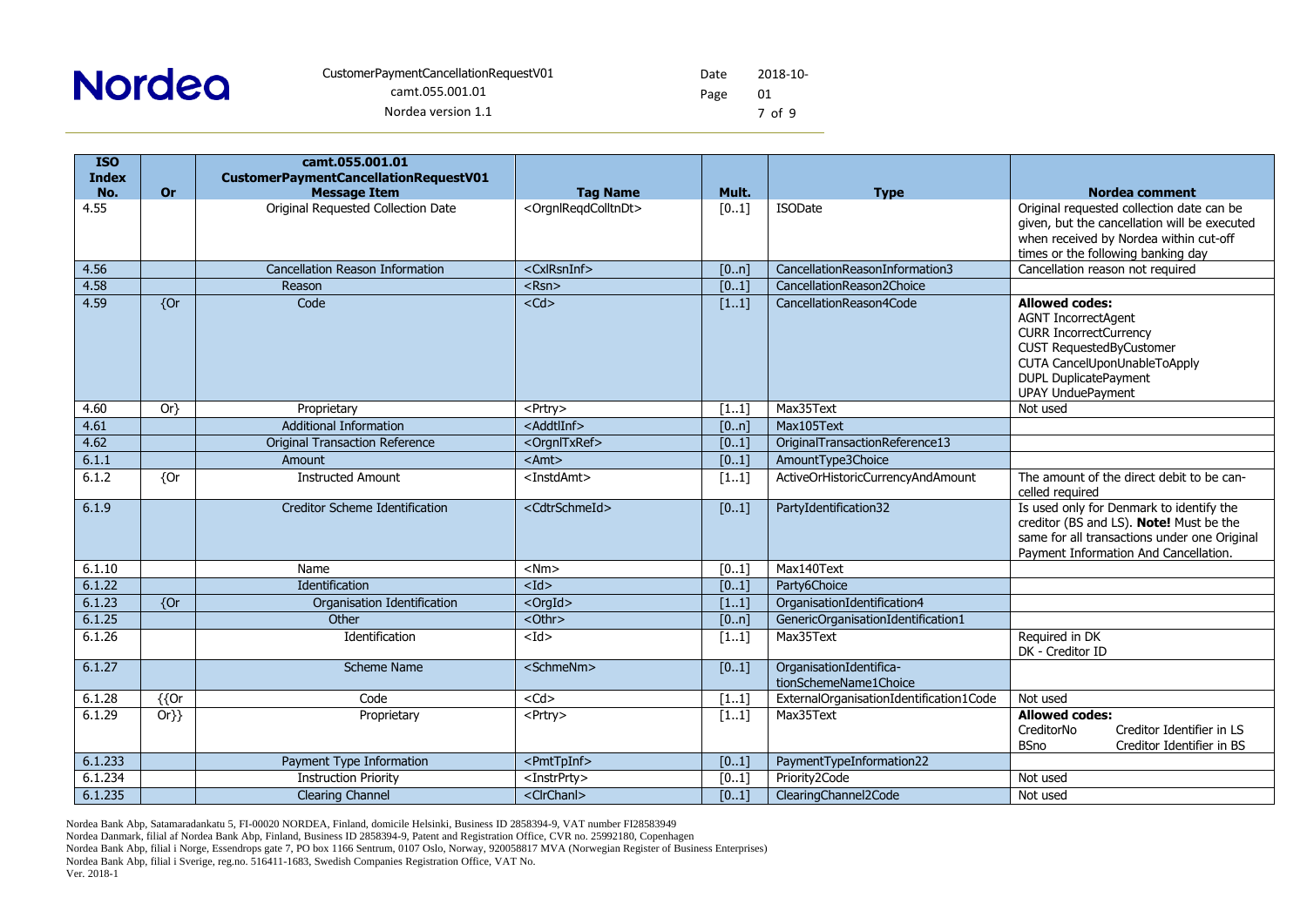Date Page 2018-10- 01 8 of 9

| <b>ISO</b>   |                 | camt.055.001.01                            |                                      |        |                                                   |                                                                                                                                                                                                                                                                                                                                                    |
|--------------|-----------------|--------------------------------------------|--------------------------------------|--------|---------------------------------------------------|----------------------------------------------------------------------------------------------------------------------------------------------------------------------------------------------------------------------------------------------------------------------------------------------------------------------------------------------------|
| <b>Index</b> |                 | CustomerPaymentCancellationRequestV01      |                                      |        |                                                   |                                                                                                                                                                                                                                                                                                                                                    |
| No.          | <b>Or</b>       | <b>Message Item</b><br>Service Level       | <b>Tag Name</b><br><svclvl></svclvl> | Mult.  | <b>Type</b><br>ServiceLevel8Choice                | <b>Nordea comment</b>                                                                                                                                                                                                                                                                                                                              |
| 6.1.236      |                 |                                            |                                      | $[01]$ |                                                   |                                                                                                                                                                                                                                                                                                                                                    |
| 6.1.237      | $\overline{Or}$ | Code                                       | $<$ Cd>                              | $[11]$ | ExternalServiceLevel1Code                         | <b>Allowed codes:</b><br>NURG - Non-urgent Payment                                                                                                                                                                                                                                                                                                 |
| 6.1.238      | $Or\}$          | Proprietary                                | <prtry></prtry>                      | $[11]$ | Max35Text                                         | Not used                                                                                                                                                                                                                                                                                                                                           |
| 6.1.239      |                 | <b>Local Instrument</b>                    | <lclinstrm></lclinstrm>              | [01]   | LocalInstrument2Choice                            | User community specific instrument. Note!<br>Must be the same for all transactions under<br>one Original Payment Information And Can-<br>cellation.<br>Denmark:<br>CORE Betalningsservice (BS) via NETS<br>B2B LeverandørService (LS) via NETS<br>Norway: CORE or B2B - Autogiro via<br>Bankgiro<br>Sweden: CORE or B2B - Autogiro via<br>Bankgiro |
| 6.1.240      | ${or}$          | Code                                       | $<$ Cd $>$                           | [11]   | ExternalLocalInstrument1Code                      | <b>Allowed codes:</b><br>CORE Core direct debit<br>B2B Business to Business Direct Debit                                                                                                                                                                                                                                                           |
| 6.1.241      | $Or\}$          | Proprietary                                | <prtry></prtry>                      | [11]   | Max35Text                                         | Not used                                                                                                                                                                                                                                                                                                                                           |
| 6.1.243      |                 | <b>Category Purpose</b>                    | <ctgypurp></ctgypurp>                | [01]   | CategoryPurpose1Choice                            | Not used                                                                                                                                                                                                                                                                                                                                           |
| 6.1.244      | $\overline{or}$ | Code                                       | $<$ Cd $>$                           | [11]   | ExternalCategoryPurpose1Code                      |                                                                                                                                                                                                                                                                                                                                                    |
| 6.1.245      | $Or\}$          | Proprietary                                | <prtry></prtry>                      | [11]   | Max35Text                                         |                                                                                                                                                                                                                                                                                                                                                    |
| 6.1.247      |                 | Mandate Related Information                | <mndtrltdinf></mndtrltdinf>          | [01]   | MandateRelatedInformation6                        |                                                                                                                                                                                                                                                                                                                                                    |
| 6.1.248      |                 | Mandate Identification                     | <mndtid></mndtid>                    | $[01]$ | Max35Text                                         | <b>Denmark: Mandatory for Betalningsservice.</b><br>Identifies the agreement between Creditor<br>and Debtor. The agreement number can be<br>9 positions long and must be numeric.<br>For LS not used.                                                                                                                                              |
| 6.1.737      |                 | <b>Creditor Agent</b>                      | <cdtragt></cdtragt>                  | [01]   | BranchAndFinancialInstitutionIdentifica-<br>tion4 | Nordea's SWIFT BIC for the account servic-<br>ing branch required. Note! Must be the<br>same for all transactions under one Original<br>Payment Information And Cancellation.                                                                                                                                                                      |
| 6.1.738      |                 | Financial Institution Identification       | <fininstnid></fininstnid>            | $[11]$ | FinancialInstitutionIdentification7               |                                                                                                                                                                                                                                                                                                                                                    |
| 6.1.739      |                 | <b>BIC</b>                                 | $<$ BIC $>$                          | [01]   | <b>BICIdentifier</b>                              | BIC for the creditor bank:<br>NDEADKKK=Denmark (BS or LS)<br>NDEANOKK=Norway (Avtalegiro)<br>NDEASESS=Sweden (Autogiro)                                                                                                                                                                                                                            |
| 6.1.740      |                 | Clearing System Member Identifi-<br>cation | <clrsysmmbid></clrsysmmbid>          | [01]   | ClearingSystemMemberIdentification2               | Not used                                                                                                                                                                                                                                                                                                                                           |

Nordea Bank Abp, Satamaradankatu 5, FI-00020 NORDEA, Finland, domicile Helsinki, Business ID 2858394-9, VAT number FI28583949

Nordea Danmark, filial af Nordea Bank Abp, Finland, Business ID 2858394-9, Patent and Registration Office, CVR no. 25992180, Copenhagen

Nordea Bank Abp, filial i Norge, Essendrops gate 7, PO box 1166 Sentrum, 0107 Oslo, Norway, 920058817 MVA (Norwegian Register of Business Enterprises)

Nordea Bank Abp, filial i Sverige, reg.no. 516411-1683, Swedish Companies Registration Office, VAT No.